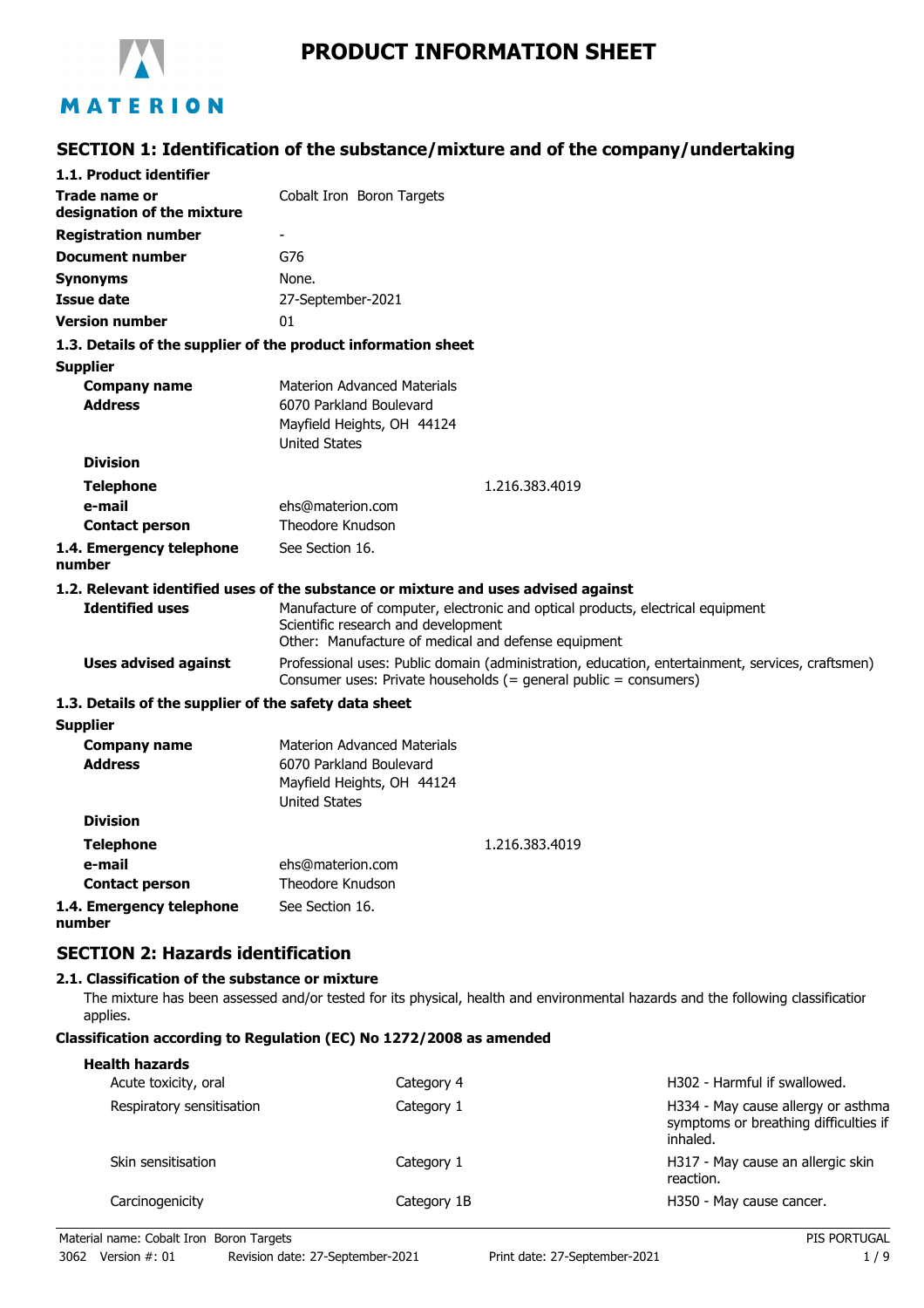H335 - May cause respiratory irritation.

**Hazard summary Harmful if swallowed. Causes damage to organs through prolonged or repeated exposure. May** cause cancer. May cause irritation to the respiratory system. May cause allergy or asthma symptoms or breathing difficulties if inhaled. May cause an allergic skin reaction. Prolonged exposure may cause chronic effects. Occupational exposure to the substance or mixture may cause adverse health effects.

#### **2.2. Label elements**

#### **Label according to Regulation (EC) No. 1272/2008 as amended**

**Contains:** Cobalt

**Hazard pictograms**



## **Signal word** Danger

| <b>Hazard statements</b> |                                                                                                       |
|--------------------------|-------------------------------------------------------------------------------------------------------|
| H302                     | Harmful if swallowed.                                                                                 |
| H317                     | May cause an allergic skin reaction.                                                                  |
| H334                     | May cause allergy or asthma symptoms or breathing difficulties if inhaled.                            |
| H335                     | May cause respiratory irritation.                                                                     |
| H350                     | May cause cancer.                                                                                     |
| H372                     | Causes damage to organs (respiratory system) through prolonged or repeated exposure by<br>inhalation. |

### **Precautionary statements**

| <b>Prevention</b> |
|-------------------|
|-------------------|

| P201                                            | Obtain special instructions before use.                                                             |
|-------------------------------------------------|-----------------------------------------------------------------------------------------------------|
| P <sub>202</sub>                                | Do not handle until all safety precautions have been read and understood.                           |
| P <sub>260</sub>                                | Do not breathe dust/fume/gas/mist/vapours/spray.                                                    |
| P <sub>264</sub>                                | Wash thoroughly after handling.                                                                     |
| P <sub>270</sub>                                | Do not eat, drink or smoke when using this product.                                                 |
| P <sub>271</sub>                                | Use only outdoors or in a well-ventilated area.                                                     |
| P272                                            | Contaminated work clothing should not be allowed out of the workplace.                              |
| P <sub>280</sub>                                | Wear protective gloves/protective clothing/eye protection/face protection.                          |
| P <sub>284</sub>                                | Wear respiratory protection.                                                                        |
| <b>Response</b>                                 |                                                                                                     |
| $P301 + P312$                                   | IF SWALLOWED: Call a POISON CENTRE/doctor if you feel unwell.                                       |
| P330                                            | Rinse mouth.                                                                                        |
| $P302 + P352$                                   | IF ON SKIN: Wash with plenty of water.                                                              |
| $P304 + P340$                                   | IF INHALED: Remove person to fresh air and keep comfortable for breathing.                          |
| $P308 + P313$                                   | IF exposed or concerned: Get medical advice/attention.                                              |
| $P333 + P313$                                   | If skin irritation or rash occurs: Get medical advice/attention.                                    |
| $P342 + P311$                                   | If experiencing respiratory symptoms: Call a POISON CENTRE/doctor.                                  |
| $P362 + P364$                                   | Take off contaminated clothing and wash it before reuse.                                            |
| <b>Storage</b>                                  |                                                                                                     |
| $P403 + P233$                                   | Store in a well-ventilated place. Keep container tightly closed.                                    |
| P405                                            | Store locked up.                                                                                    |
| <b>Disposal</b>                                 |                                                                                                     |
| P501                                            | Dispose of contents/container in accordance with local/regional/national/international regulations. |
| <b>Supplemental label</b><br><b>information</b> | For further information, please contact the Product Stewardship Department at +1.216.383.4019.      |
| 2.3. Other hazards                              | Not a PBT or vPvB substance or mixture.                                                             |

# **SECTION 3: Composition/information on ingredients**

**3.2. Mixtures**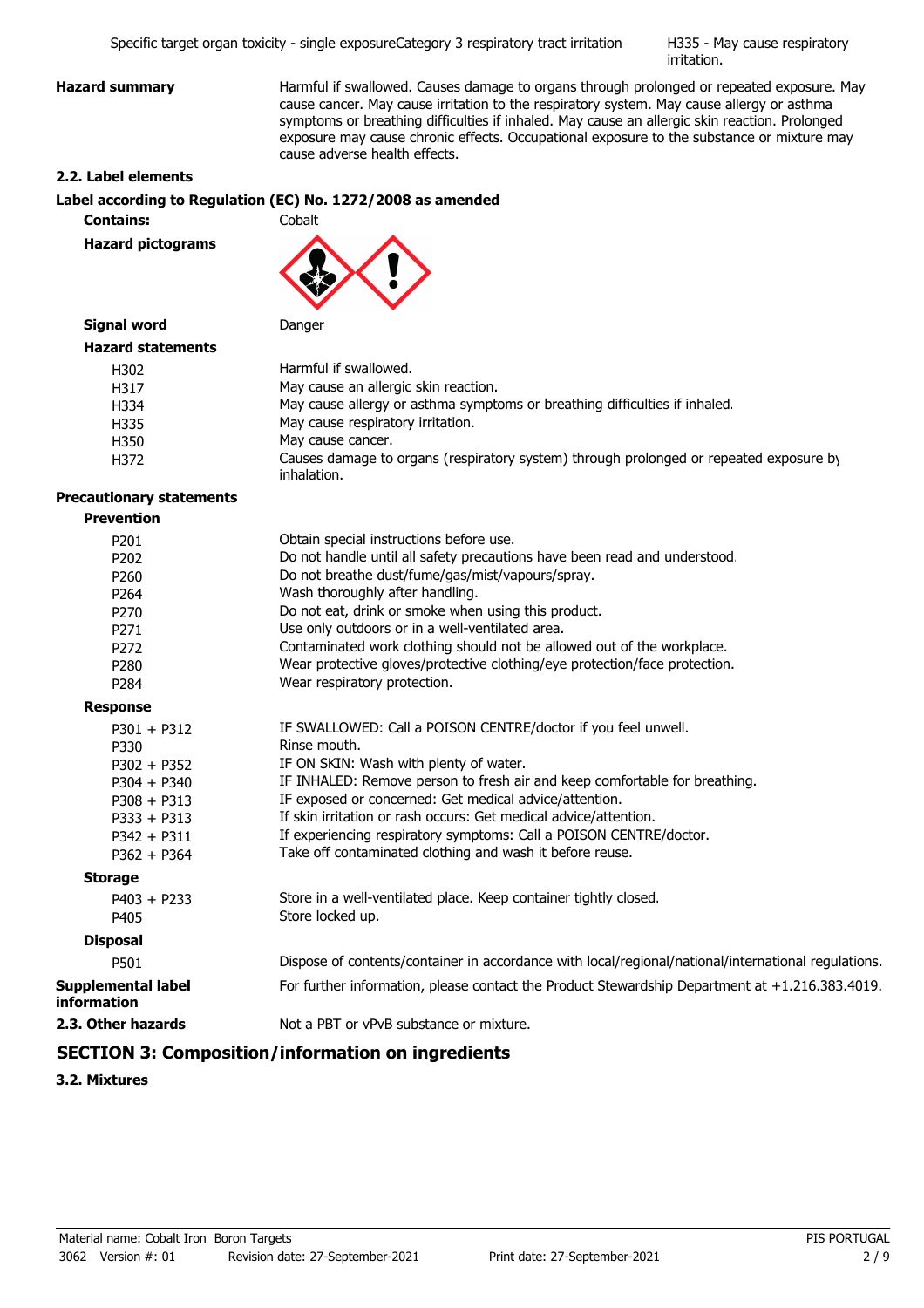| <b>General information</b>                                                                 |                                |                                                      |                                                                                                                                                                                                                                                                                                                                                                                                                 |              |
|--------------------------------------------------------------------------------------------|--------------------------------|------------------------------------------------------|-----------------------------------------------------------------------------------------------------------------------------------------------------------------------------------------------------------------------------------------------------------------------------------------------------------------------------------------------------------------------------------------------------------------|--------------|
| <b>Chemical name</b>                                                                       | $\frac{0}{0}$                  | CAS-No. / EC<br>No.                                  | <b>REACH Registration No. Index No.</b>                                                                                                                                                                                                                                                                                                                                                                         | <b>Notes</b> |
| Cobalt                                                                                     | $45 - 55$                      | 7440-48-4<br>231-158-0                               | 01-2119517392-44-0000 027-001-00-9                                                                                                                                                                                                                                                                                                                                                                              |              |
|                                                                                            |                                | 1B; H350, Repr. 2; H361                              | Classification: Acute Tox. 4; H302, Skin Sens. 1; H317, Resp. Sens. 1; H334, Carc.                                                                                                                                                                                                                                                                                                                              |              |
| <b>SECTION 4: First aid measures</b>                                                       |                                |                                                      |                                                                                                                                                                                                                                                                                                                                                                                                                 |              |
| <b>General information</b>                                                                 |                                | attendance. Wash contaminated clothing before reuse. | IF exposed or concerned: Get medical advice/attention. If you feel unwell, seek medical advice<br>(show the label where possible). Ensure that medical personnel are aware of the material(s)<br>involved, and take precautions to protect themselves. Show this safety data sheet to the doctor in                                                                                                             |              |
| 4.1. Description of first aid measures                                                     |                                |                                                      |                                                                                                                                                                                                                                                                                                                                                                                                                 |              |
| <b>Inhalation</b>                                                                          | doctor/physician.              |                                                      | Remove victim to fresh air and keep at rest in a position comfortable for breathing. Oxygen or<br>artificial respiration if needed. Do not use mouth-to-mouth method if victim inhaled the substance.<br>Induce artificial respiration with the aid of a pocket mask equipped with a one-way valve or other<br>proper respiratory medical device. If experiencing respiratory symptoms: Call a poison center or |              |
| <b>Skin contact</b>                                                                        |                                |                                                      | Remove contaminated clothing immediately and wash skin with soap and water. In case of eczema<br>or other skin disorders: Seek medical attention and take along these instructions.                                                                                                                                                                                                                             |              |
| Eye contact                                                                                |                                |                                                      | Rinse with water. Get medical attention if irritation develops and persists.                                                                                                                                                                                                                                                                                                                                    |              |
| <b>Ingestion</b>                                                                           |                                | Get medical advice/attention if you feel unwell.     | Rinse mouth. If vomiting occurs, keep head low so that stomach content doesn't get into the lungs.                                                                                                                                                                                                                                                                                                              |              |
| 4.2. Most important<br>symptoms and effects, both<br>acute and delayed                     |                                |                                                      | May cause respiratory irritation. May cause an allergic skin reaction.                                                                                                                                                                                                                                                                                                                                          |              |
| 4.3. Indication of any<br>immediate medical attention<br>and special treatment<br>needed   |                                | under observation. Symptoms may be delayed.          | Provide general supportive measures and treat symptomatically. Keep victim warm. Keep victim                                                                                                                                                                                                                                                                                                                    |              |
| <b>SECTION 5: Firefighting measures</b>                                                    |                                |                                                      |                                                                                                                                                                                                                                                                                                                                                                                                                 |              |
| <b>General fire hazards</b>                                                                |                                | No unusual fire or explosion hazards noted.          |                                                                                                                                                                                                                                                                                                                                                                                                                 |              |
| 5.1. Extinguishing media<br>Suitable extinguishing<br>media                                | Powder. Dry sand.              |                                                      |                                                                                                                                                                                                                                                                                                                                                                                                                 |              |
| <b>Unsuitable extinguishing</b><br>media                                                   | Water.                         |                                                      |                                                                                                                                                                                                                                                                                                                                                                                                                 |              |
| 5.2. Special hazards arising<br>from the substance or<br>mixture                           | This product is not flammable. |                                                      |                                                                                                                                                                                                                                                                                                                                                                                                                 |              |
| 5.3. Advice for firefighters<br><b>Special protective</b><br>equipment for<br>firefighters |                                |                                                      | Firefighters must use standard protective equipment including flame retardant coat, helmet with<br>face shield, gloves, rubber boots, and in enclosed spaces, SCBA.                                                                                                                                                                                                                                             |              |
| <b>Special firefighting</b><br>procedures                                                  |                                | Use water spray to cool unopened containers.         |                                                                                                                                                                                                                                                                                                                                                                                                                 |              |
| <b>Specific methods</b>                                                                    |                                |                                                      | Use standard firefighting procedures and consider the hazards of other involved materials.                                                                                                                                                                                                                                                                                                                      |              |
| <b>SECTION 6: Accidental release measures</b>                                              |                                |                                                      |                                                                                                                                                                                                                                                                                                                                                                                                                 |              |
| 6.1. Personal precautions, protective equipment and emergency procedures                   |                                |                                                      |                                                                                                                                                                                                                                                                                                                                                                                                                 |              |
| For non-emergency<br>personnel                                                             |                                |                                                      | Keep unnecessary personnel away. For personal protection, see section 8 of the PIS.                                                                                                                                                                                                                                                                                                                             |              |
| For emergency                                                                              |                                |                                                      | Keep unnecessary personnel away. Use personal protection recommended in Section 8 of the PIS.                                                                                                                                                                                                                                                                                                                   |              |

**responders**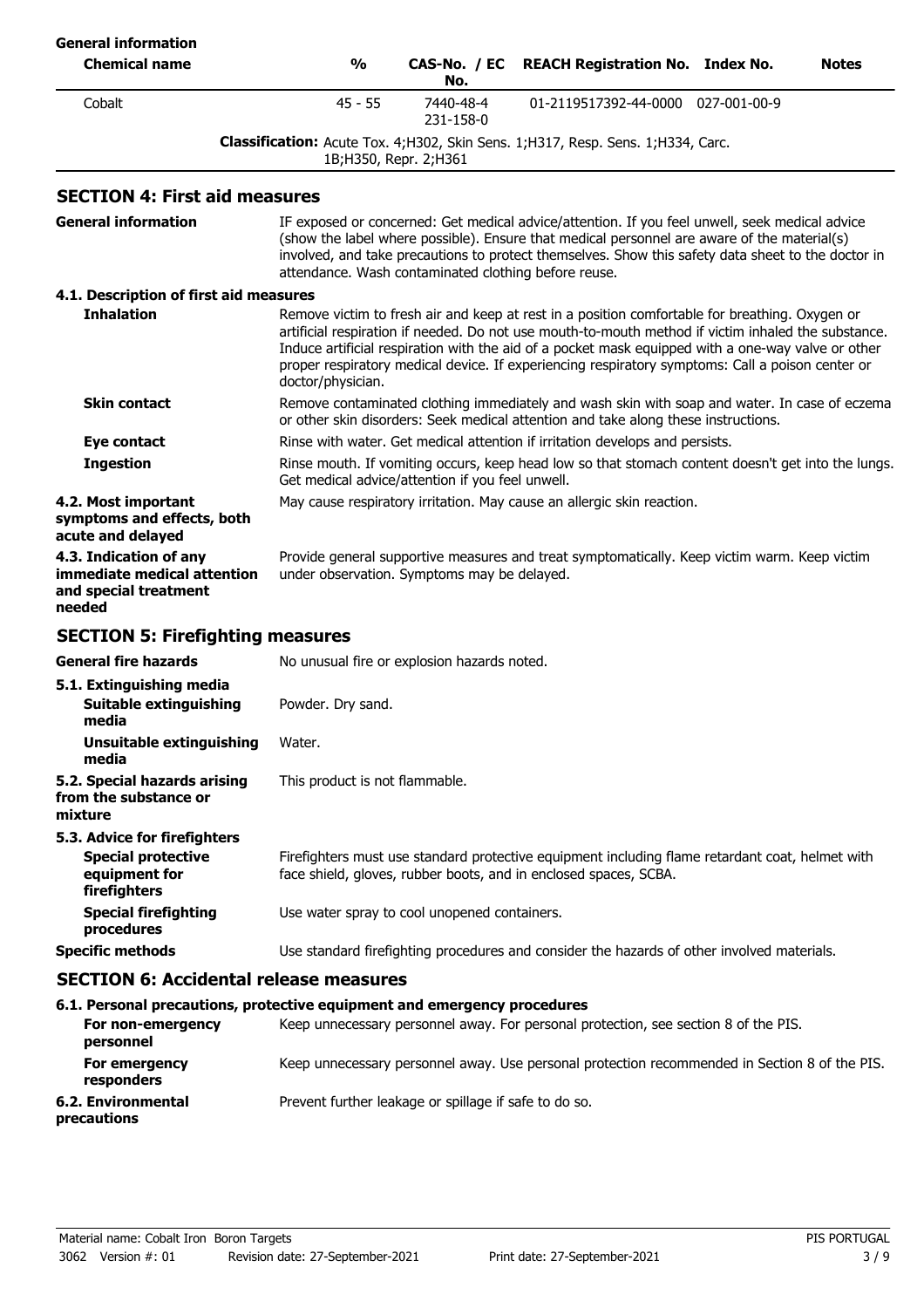| 6.3. Methods and material for<br>containment and cleaning up | Stop the flow of material, if this is without risk.                                                                                            |  |
|--------------------------------------------------------------|------------------------------------------------------------------------------------------------------------------------------------------------|--|
|                                                              | Large Spills: Wet down with water and dike for later disposal.                                                                                 |  |
|                                                              | Small Spills: Sweep up or vacuum up spillage and collect in suitable container for disposal. For<br>waste disposal, see section 13 of the PIS. |  |
| 6.4. Reference to other<br>sections                          | Not available.                                                                                                                                 |  |
| <b>SECTION 7: Handling and storage</b>                       |                                                                                                                                                |  |
| 7.1. Precautions for safe<br>handling                        | Observe good industrial hygiene practices.                                                                                                     |  |
| 7.2. Conditions for safe                                     | Store away from incompatible materials (see Section 10 of the PIS).                                                                            |  |

# **SECTION 8: Exposure controls/personal protection**

**7.3. Specific end use(s)** Not available.

#### **8.1. Control parameters**

**storage, including any incompatibilities**

## **Occupational exposure limits**

| <b>Components</b>                                    | Portugal. VLEs. Norm on occupational exposure to chemical agents (NP 1796)<br><b>Type</b>                                                                                                                                   | <b>Value</b>                                                                                                                                                                                                                                                                                                                                                                                           |  |
|------------------------------------------------------|-----------------------------------------------------------------------------------------------------------------------------------------------------------------------------------------------------------------------------|--------------------------------------------------------------------------------------------------------------------------------------------------------------------------------------------------------------------------------------------------------------------------------------------------------------------------------------------------------------------------------------------------------|--|
| Cobalt (CAS 7440-48-4)                               | <b>TWA</b>                                                                                                                                                                                                                  | $0,02$ mg/m3                                                                                                                                                                                                                                                                                                                                                                                           |  |
| <b>Biological limit values</b>                       | No biological exposure limits noted for the ingredient(s).                                                                                                                                                                  |                                                                                                                                                                                                                                                                                                                                                                                                        |  |
| <b>Recommended monitoring</b><br>procedures          | Follow standard monitoring procedures.                                                                                                                                                                                      |                                                                                                                                                                                                                                                                                                                                                                                                        |  |
| Derived no effect levels<br>(DNELs)                  | Not available.                                                                                                                                                                                                              |                                                                                                                                                                                                                                                                                                                                                                                                        |  |
| <b>Predicted no effect</b><br>concentrations (PNECs) | Not available.                                                                                                                                                                                                              |                                                                                                                                                                                                                                                                                                                                                                                                        |  |
| 8.2. Exposure controls                               |                                                                                                                                                                                                                             |                                                                                                                                                                                                                                                                                                                                                                                                        |  |
| <b>Appropriate engineering</b><br>controls           |                                                                                                                                                                                                                             | Good general ventilation (typically 10 air changes per hour) should be used. Ventilation rates should<br>be matched to conditions. If applicable, use process enclosures, local exhaust ventilation, or other<br>engineering controls to maintain airborne levels below recommended exposure limits. If exposure<br>limits have not been established, maintain airborne levels to an acceptable level. |  |
|                                                      | Individual protection measures, such as personal protective equipment                                                                                                                                                       |                                                                                                                                                                                                                                                                                                                                                                                                        |  |
| <b>General information</b>                           | with the supplier of the personal protective equipment.                                                                                                                                                                     | Personal protection equipment should be chosen according to the CEN standards and in discussion                                                                                                                                                                                                                                                                                                        |  |
| <b>Eye/face protection</b>                           | Wear approved safety glasses, goggles, face shield and/or welder's helmet when risk of eye injury<br>is present, particularly during operations that generate dust, mist or fume.                                           |                                                                                                                                                                                                                                                                                                                                                                                                        |  |
| <b>Skin protection</b>                               |                                                                                                                                                                                                                             |                                                                                                                                                                                                                                                                                                                                                                                                        |  |
| - Hand protection                                    |                                                                                                                                                                                                                             | Wear gloves to prevent metal cuts and skin abrasions during handling.                                                                                                                                                                                                                                                                                                                                  |  |
| - Other                                              | Wear suitable protective clothing.                                                                                                                                                                                          |                                                                                                                                                                                                                                                                                                                                                                                                        |  |
| <b>Respiratory protection</b>                        | In case of insufficient ventilation, wear suitable respiratory equipment.                                                                                                                                                   |                                                                                                                                                                                                                                                                                                                                                                                                        |  |
| <b>Thermal hazards</b>                               | Wear appropriate thermal protective clothing, when necessary.                                                                                                                                                               |                                                                                                                                                                                                                                                                                                                                                                                                        |  |
| <b>Hygiene measures</b>                              | Always observe good personal hygiene measures, such as washing after handling the material and<br>before eating, drinking, and/or smoking. Routinely wash work clothing and protective equipment to<br>remove contaminants. |                                                                                                                                                                                                                                                                                                                                                                                                        |  |
| <b>Environmental exposure</b><br>controls            | Environmental manager must be informed of all major releases.                                                                                                                                                               |                                                                                                                                                                                                                                                                                                                                                                                                        |  |

# **SECTION 9: Physical and chemical properties**

### **9.1. Information on basic physical and chemical properties**

| <b>Appearance</b>      |                 |
|------------------------|-----------------|
| <b>Physical state</b>  | Solid.          |
| Form                   | Solid.          |
| Colour                 | Grey.           |
| Odour                  | None.           |
| <b>Odour threshold</b> | Not applicable. |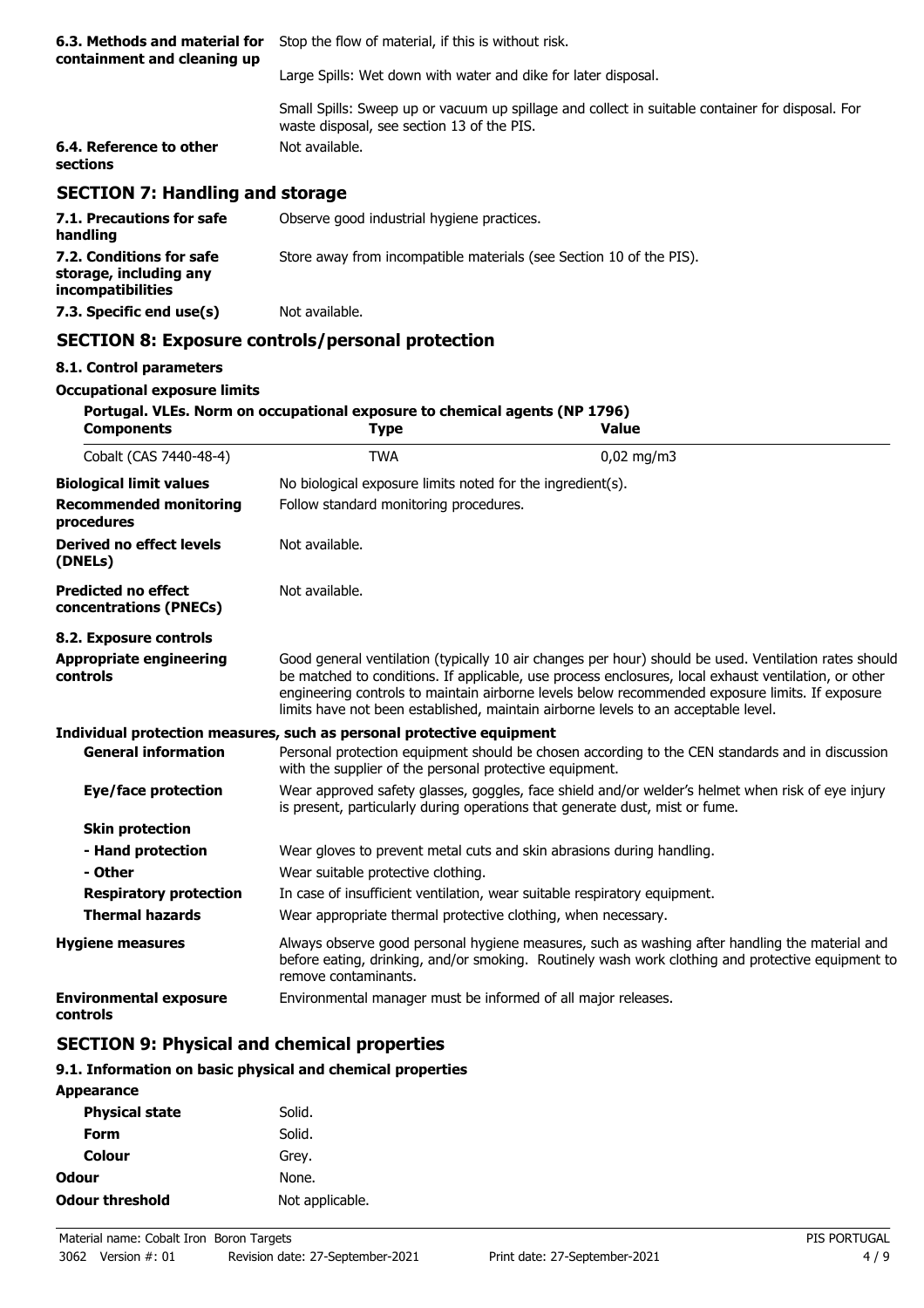| рH                                                   | Not applicable.                               |
|------------------------------------------------------|-----------------------------------------------|
| <b>Melting point/freezing point</b>                  | 1495 °C (2723 °F) estimated / Not applicable. |
| <b>Initial boiling point and</b><br>boiling range    | Not applicable.                               |
| <b>Flash point</b>                                   | Not applicable.                               |
| <b>Evaporation rate</b>                              | Not applicable.                               |
| <b>Flammability (solid, gas)</b>                     | None known.                                   |
| Upper/lower flammability or explosive limits         |                                               |
| <b>Flammability limit - lower</b><br>(%)             | Not applicable.                               |
| <b>Flammability limit - lower</b><br>(%) temperature | Not applicable.                               |
| <b>Flammability limit -</b><br>upper $(\% )$         | Not applicable.                               |
| <b>Flammability limit -</b><br>upper (%) temperature | Not applicable.                               |
| <b>Explosive limit - lower (</b><br>%)               | Not applicable.                               |
| <b>Explosive limit - lower (</b><br>%) temperature   | Not applicable.                               |
| <b>Explosive limit – upper</b><br>(%)                | Not applicable.                               |
| <b>Explosive limit - upper (</b><br>%) temperature   | Not applicable.                               |
| Vapour pressure                                      | Not applicable.                               |
| <b>Vapour density</b>                                | Not applicable.                               |
| <b>Relative density</b>                              | Not applicable.                               |
| Solubility(ies)                                      |                                               |
| <b>Solubility (water)</b>                            | Insoluble.                                    |
| <b>Partition coefficient</b><br>(n-octanol/water)    | Not applicable.                               |
| <b>Auto-ignition temperature</b>                     | Not applicable.                               |
| <b>Decomposition temperature</b>                     | Not applicable.                               |
| <b>Viscosity</b>                                     | Not applicable.                               |
| <b>Explosive properties</b>                          | None known.                                   |
| <b>Oxidising properties</b>                          | Not oxidising.                                |
| 9.2. Other information                               |                                               |
| <b>Density</b>                                       | 2,36 g/cm3 estimated                          |

# **SECTION 10: Stability and reactivity**

| 10.1. Reactivity                            | The product is stable and non-reactive under normal conditions of use, storage and transport. |
|---------------------------------------------|-----------------------------------------------------------------------------------------------|
| 10.2. Chemical stability                    | Material is stable under normal conditions.                                                   |
| 10.3. Possibility of hazardous<br>reactions | No dangerous reaction known under conditions of normal use.                                   |
| 10.4. Conditions to avoid                   | Contact with incompatible materials.                                                          |
| 10.5. Incompatible materials                | Strong oxidising agents.                                                                      |
| 10.6. Hazardous<br>decomposition products   | No hazardous decomposition products are known.                                                |

# **SECTION 11: Toxicological information**

**General information CCCUPATION** Occupational exposure to the substance or mixture may cause adverse effects.

# **Information on likely routes of exposure**

| <b>Inhalation</b>   | May cause irritation to the respiratory system. |
|---------------------|-------------------------------------------------|
| <b>Skin contact</b> | May cause an allergic skin reaction.            |
| Eye contact         | Not likely, due to the form of the product.     |
| <b>Ingestion</b>    | Harmful if swallowed.                           |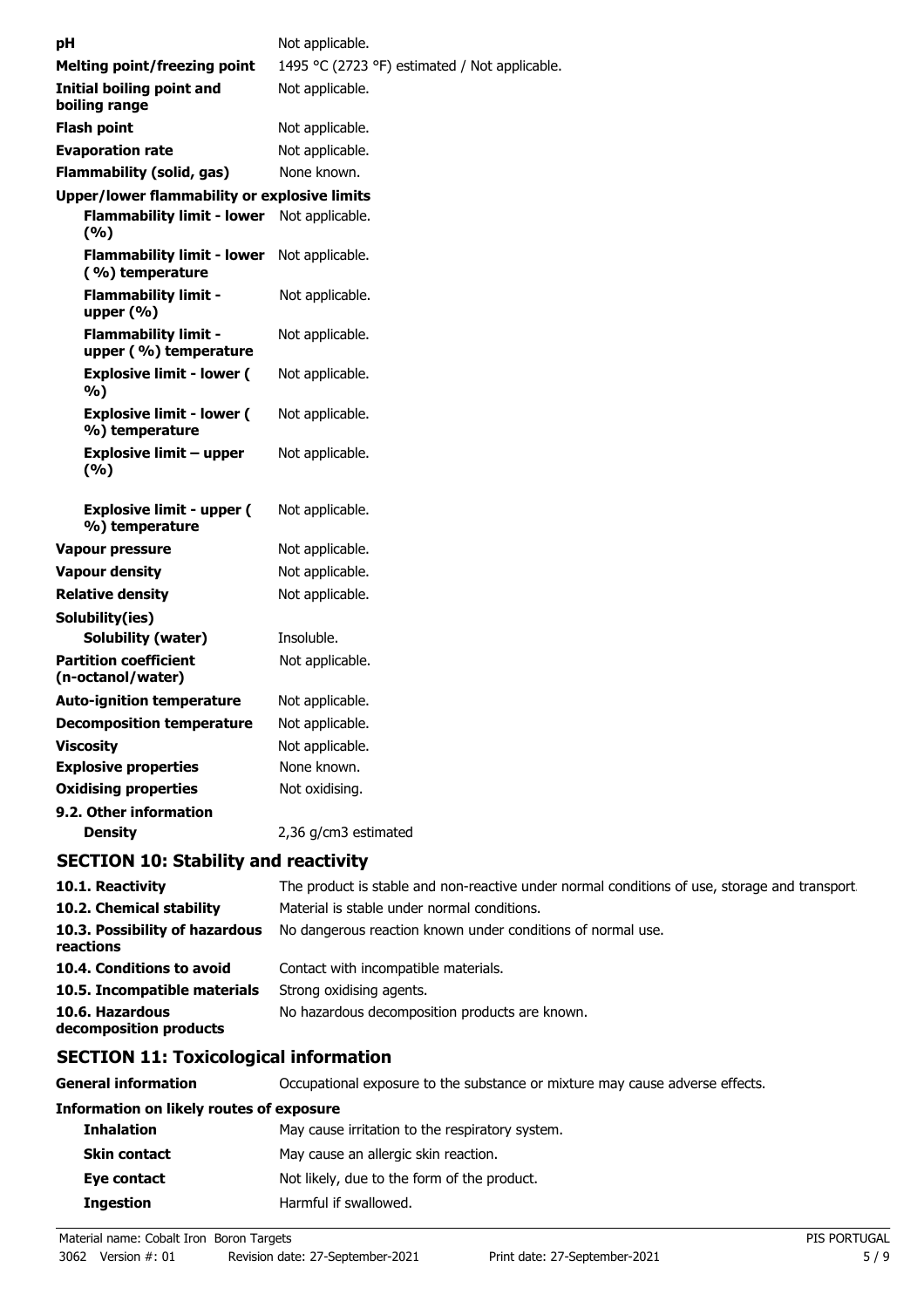| <b>Symptoms</b>                                       | May cause respiratory irritation. May cause an allergic skin reaction.        |  |
|-------------------------------------------------------|-------------------------------------------------------------------------------|--|
| 11.1. Information on toxicological effects            |                                                                               |  |
| <b>Acute toxicity</b>                                 | Harmful if swallowed.                                                         |  |
| <b>Skin corrosion/irritation</b>                      | May be irritating to the skin.                                                |  |
| Serious eye damage/eye<br>irritation                  | Not likely, due to the form of the product.                                   |  |
| <b>Respiratory sensitisation</b>                      | May cause allergy or asthma symptoms or breathing difficulties if inhaled.    |  |
| <b>Skin sensitisation</b>                             | May cause an allergic skin reaction.                                          |  |
| <b>Germ cell mutagenicity</b>                         | Not classified.                                                               |  |
| <b>Carcinogenicity</b>                                | May cause cancer.                                                             |  |
|                                                       | <b>IARC Monographs. Overall Evaluation of Carcinogenicity</b>                 |  |
| Cobalt (CAS 7440-48-4)                                | 2B Possibly carcinogenic to humans.                                           |  |
| <b>Reproductive toxicity</b>                          | Not classified.                                                               |  |
| Specific target organ toxicity<br>- single exposure   | May cause respiratory irritation.                                             |  |
| Specific target organ toxicity<br>- repeated exposure | Causes damage to organs through prolonged or repeated exposure by inhalation. |  |
| <b>Aspiration hazard</b>                              | Not an aspiration hazard.                                                     |  |
| Mixture versus substance<br>information               | No information available.                                                     |  |
| <b>Other information</b>                              | Not available.                                                                |  |

# **SECTION 12: Ecological information**

| 12.1. Toxicity                                            | The product is not classified as environmentally hazardous.                                                                                                                                |
|-----------------------------------------------------------|--------------------------------------------------------------------------------------------------------------------------------------------------------------------------------------------|
| 12.2. Persistence and<br>degradability                    | No data is available on the degradability of this substance.                                                                                                                               |
| 12.3. Bioaccumulative<br>potential                        | No data available.                                                                                                                                                                         |
| <b>Partition coefficient</b><br>n-octanol/water (log Kow) | Not available.                                                                                                                                                                             |
| <b>Bioconcentration factor (BCF)</b>                      | Not available.                                                                                                                                                                             |
| 12.4. Mobility in soil                                    | No data available.                                                                                                                                                                         |
| 12.5. Results of PBT and<br><b>vPvB</b> assessment        | Not a PBT or vPvB substance or mixture.                                                                                                                                                    |
| 12.6. Other adverse effects                               | No other adverse environmental effects (e.g. ozone depletion, photochemical ozone creation<br>potential, endocrine disruption, global warming potential) are expected from this component. |

# **SECTION 13: Disposal considerations**

# **13.1. Waste treatment methods**

| <b>Residual waste</b>                  | Dispose of in accordance with local regulations. Empty containers or liners may retain some product<br>residues. This material and its container must be disposed of in a safe manner (see: Disposal<br>instructions).                                                                                                                            |
|----------------------------------------|---------------------------------------------------------------------------------------------------------------------------------------------------------------------------------------------------------------------------------------------------------------------------------------------------------------------------------------------------|
| <b>Contaminated packaging</b>          | Since emptied containers may retain product residue, follow label warnings even after container is<br>emptied. Empty containers should be taken to an approved waste handling site for recycling or<br>disposal.                                                                                                                                  |
| <b>EU waste code</b>                   | The Waste code should be assigned in discussion between the user, the producer and the waste<br>disposal company.                                                                                                                                                                                                                                 |
| <b>Disposal</b><br>methods/information | Collect and reclaim or dispose in sealed containers at licensed waste disposal site. Do not allow this<br>material to drain into sewers/water supplies. Do not contaminate ponds, waterways or ditches with<br>chemical or used container. Dispose of contents/container in accordance with<br>local/regional/national/international regulations. |
| <b>Special precautions</b>             | Dispose in accordance with all applicable regulations.                                                                                                                                                                                                                                                                                            |

# **SECTION 14: Transport information**

# **ADR**

| 14.1. UN number          | UN3178                             |
|--------------------------|------------------------------------|
| 14.2. UN proper shipping | FLAMMABLE SOLID, INORGANIC, N.O.S. |
| name                     |                                    |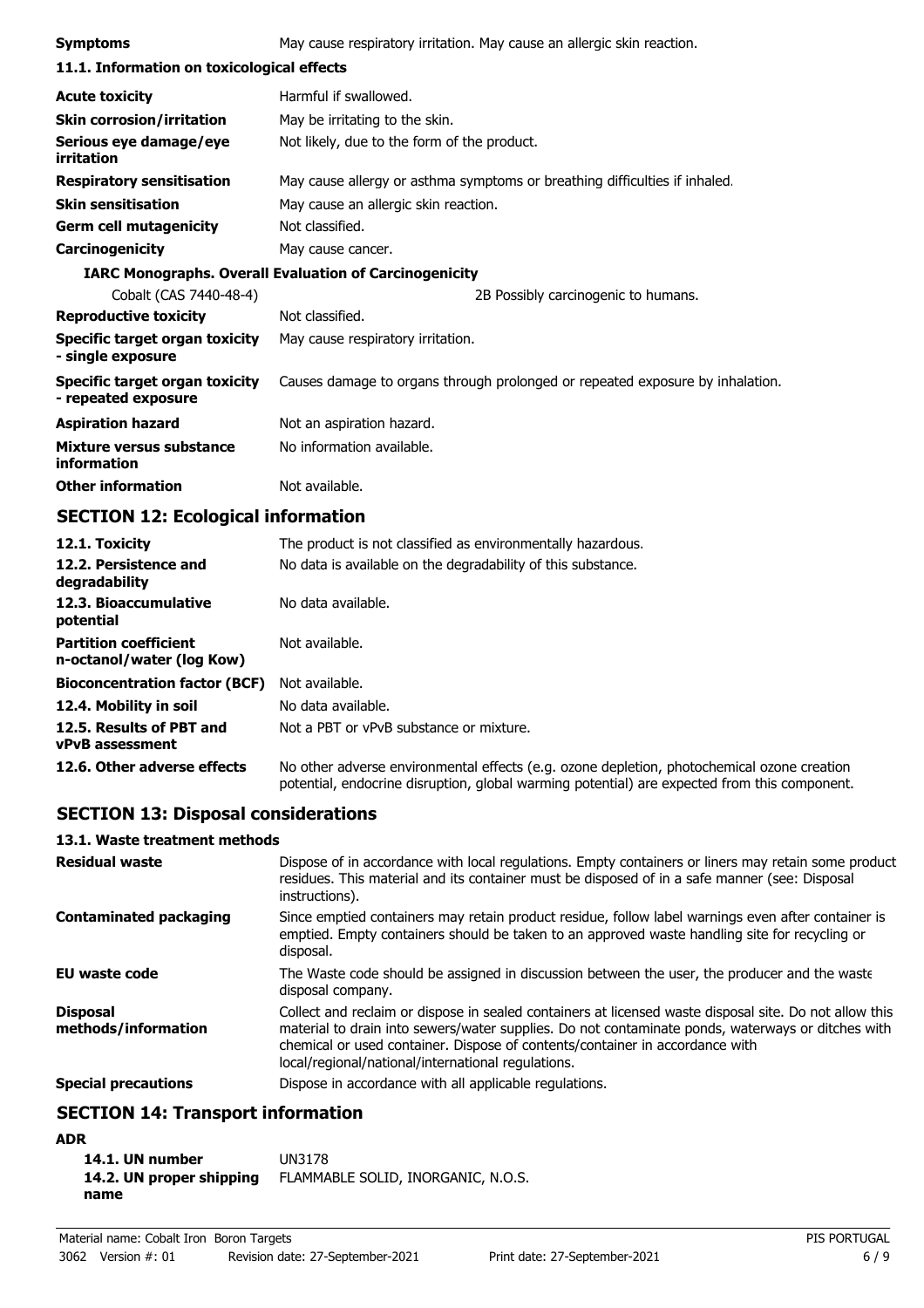**Class** 4.1 **14.3. Transport hazard class(es) Subsidiary risk Label(s)** 4.1 **Hazard No. (ADR)** 40 **Tunnel restriction** E **code 14.4. Packing group III 14.5. Environmental** No. **hazards 14.6. Special precautions** Read safety instructions, SDS and emergency procedures before handling. **for user RID 14.1. UN number** UN3178 **14.2. UN proper shipping** FLAMMABLE SOLID, INORGANIC, N.O.S. **name Class** 4.1 **14.3. Transport hazard class(es) Subsidiary risk Label(s)** 4.1 **14.4. Packing group III 14.5. Environmental** No. **hazards 14.6. Special precautions** Read safety instructions, SDS and emergency procedures before handling. **for user ADN 14.1. UN number** UN3178 **14.2. UN proper shipping** FLAMMABLE SOLID, INORGANIC, N.O.S. **name Class** 4.1 **14.3. Transport hazard class(es) Subsidiary risk Label(s)** 4.1 14.4. Packing group **III 14.5. Environmental** No. **hazards 14.6. Special precautions** Read safety instructions, SDS and emergency procedures before handling. **for user IATA 14.1. UN number** UN3178 **14.2. UN proper shipping** Flammable solid, inorganic, n.o.s. **name Class** 4.1 **14.3. Transport hazard class(es) Subsidiary risk 14.4. Packing group III 14.5. Environmental** No. **hazards ERG Code** 3L **14.6. Special precautions** Read safety instructions, SDS and emergency procedures before handling. **for user Passenger and cargo** Allowed with restrictions. **aircraft Other information Cargo aircraft only** Allowed with restrictions. **IMDG 14.1. UN number** UN3178 **14.2. UN proper shipping** FLAMMABLE SOLID, INORGANIC, N.O.S. **name Class** 4.1 **14.3. Transport hazard class(es) Subsidiary risk 14.4. Packing group III**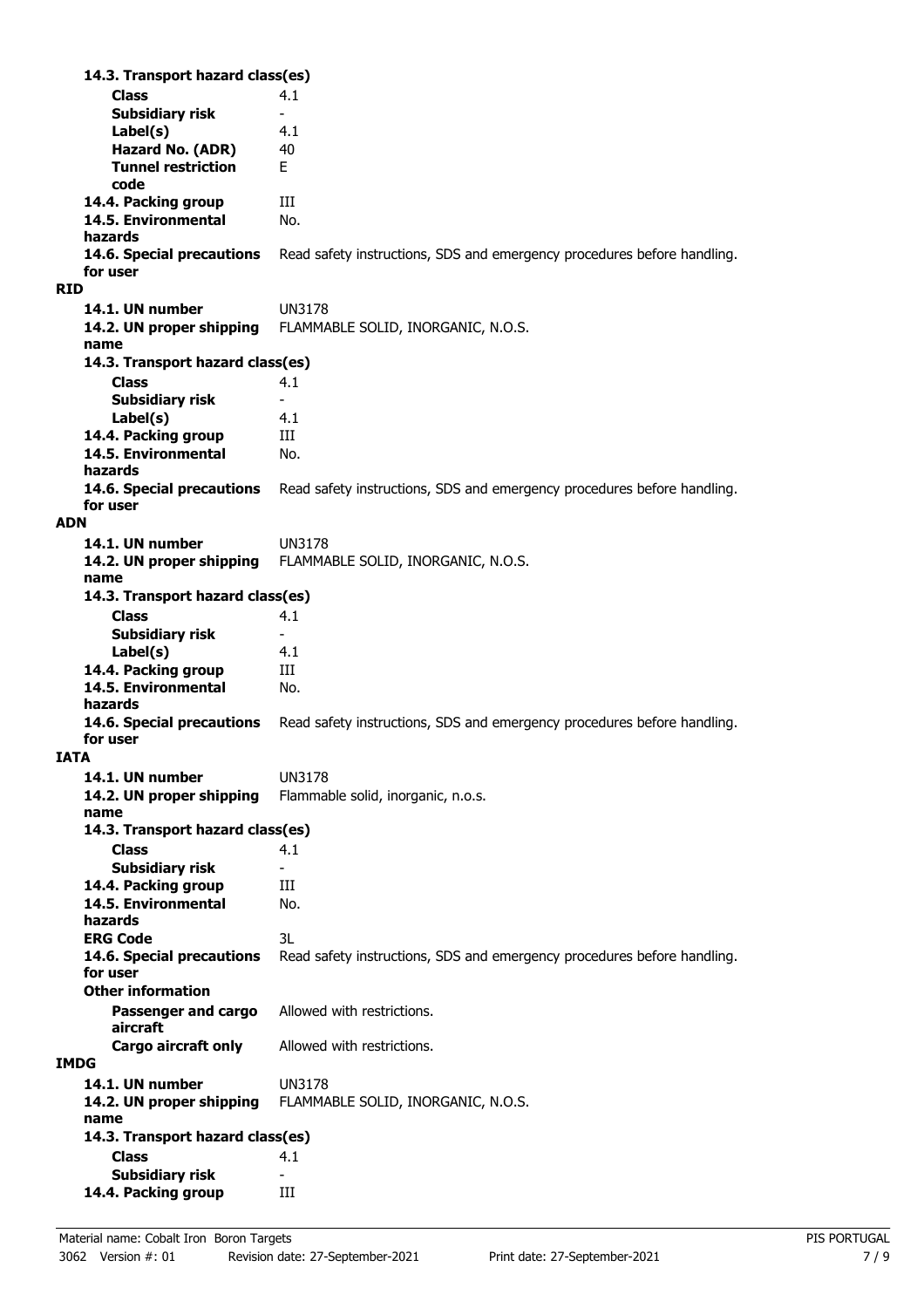#### **14.5. Environmental hazards**

**Marine pollutant** No. **EmS** F-A, S-G **14.6. Special precautions** Read safety instructions, SDS and emergency procedures before handling. **for user**

### **ADN; ADR; IATA; IMDG; RID**



# **SECTION 15: Regulatory information**

**15.1. Safety, health and environmental regulations/legislation specific for the substance or mixture EU regulations Regulation (EC) No. 1005/2009 on substances that deplete the ozone layer, Annex I and II, as amended** Not listed. **Regulation (EU) 2019/1021 On persistent organic pollutants (recast), as amended** Not listed. **Regulation (EU) No. 649/2012 concerning the export and import of dangerous chemicals, Annex I, Part 1 as amended** Not listed. **Regulation (EU) No. 649/2012 concerning the export and import of dangerous chemicals, Annex I, Part 2 as amended** Not listed. **Regulation (EU) No. 649/2012 concerning the export and import of dangerous chemicals, Annex I, Part 3 as amended** Not listed. **Regulation (EU) No. 649/2012 concerning the export and import of dangerous chemicals, Annex V as amended** Not listed. **Regulation (EC) No. 166/2006 Annex II Pollutant Release and Transfer Registry, as amended** Not listed. **Regulation (EC) No. 1907/2006, REACH Article 59(10) Candidate List as currently published by ECHA** Not listed. **Authorisations Regulation (EC) No. 1907/2006, REACH Annex XIV Substances subject to authorization, as amended** Not listed. **Restrictions on use Regulation (EC) No. 1907/2006, REACH Annex XVII Substances subject to restriction on marketing and use as amended** Not listed. **Directive 2004/37/EC: on the protection of workers from the risks related to exposure to carcinogens and mutagens at work, as amended.** Not listed. **Other EU regulations Directive 2012/18/EU on major accident hazards involving dangerous substances, as amended** Not listed. **National regulations** Not available. **15.2. Chemical safety** Not available. **assessment SECTION 16: Other information List of abbreviations** Not available. **References** Not available.